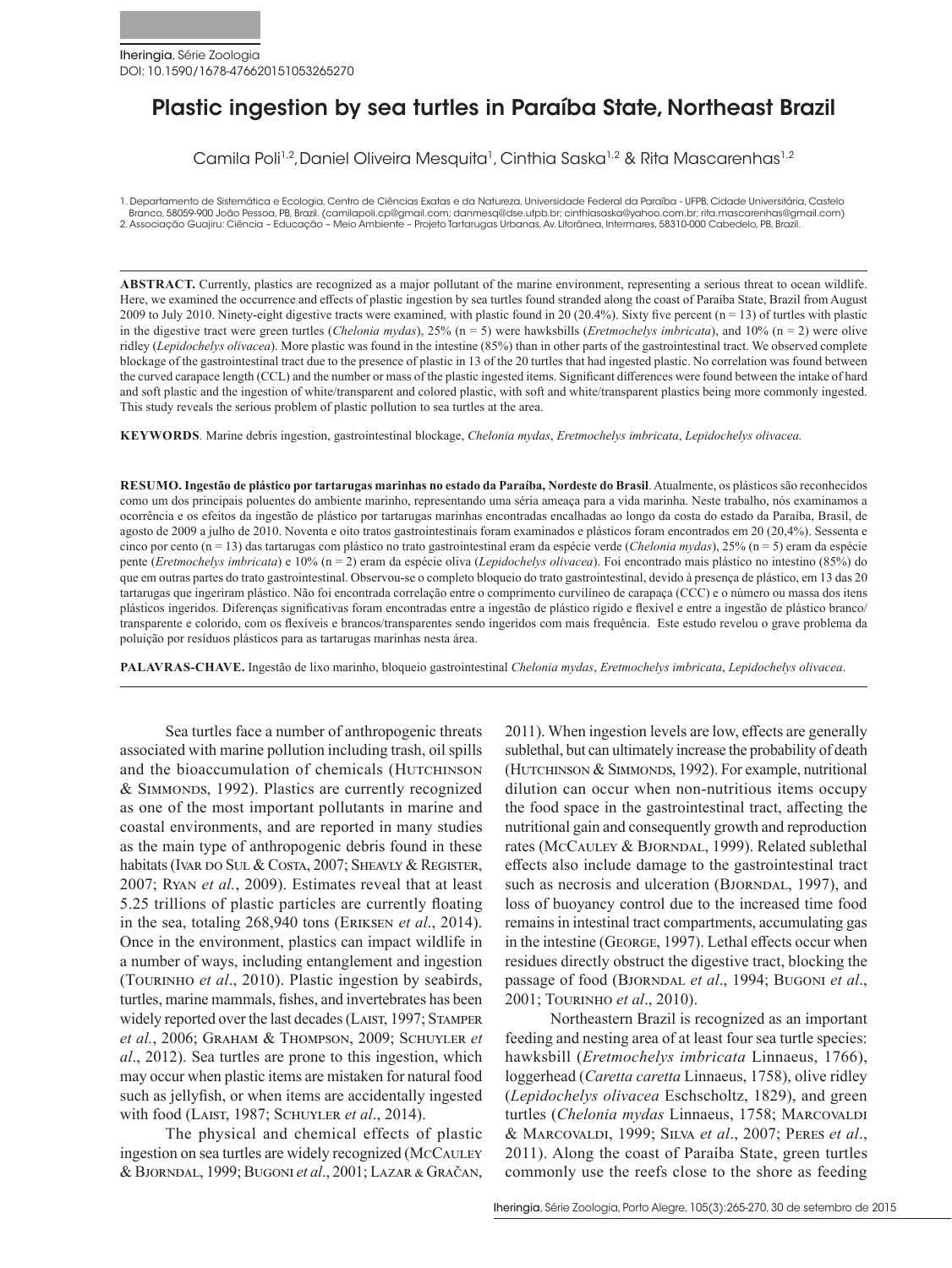grounds (Mascarenhas *et al*., 2005), and hawksbills use the beaches for nesting (Mascarenhas *et al*., 2003). Moreover, loggerhead, green, hawksbill and olive ridley turtle strandings have been recorded (MASCARENHAS et al., 2005; Mascarenhas & Iverson, 2008).

In Brazil, the few studies that report plastic ingestion by sea turtles were conducted in the southern portion of the country (e.g., Bugoni *et al.*, 2001; Tourinho *et al.*, 2010). In Paraíba State, there is a single published record of plastic ingestion by one green and one olive ridley turtle (Mascarenhas *et al*., 2004). Nevertheless, many unpublished records from the local project "Tartarugas Urbanas" indicate a possible increase of plastic ingestion by sea turtles that use waters adjacent to urbanized regions of the Paraíba coast. Given the low number of studies on how plastic ingestion affects sea turtles in northeastern Brazil and the importance of Paraíba state as a nesting and feeding ground, this study aims to analyze the effects of plastic ingestion on sea turtles along the coast of this state, registering the occurrence and possible lethal effects of this ingestion and providing valuable information for sea turtle conservation.

## **MATERIALS AND METHODS**

This study was conducted from August 2009 to July 2010 on the coast of Paraíba State, northeastern Brazil, along 15 km of urban beaches in the municipalities of João Pessoa (7°08'S and 34°48'W) and Cabedelo (7°01'S and

34°49'W). We performed daily stranding surveys between Bessa beach (7°05'S and 34°49'W) and Ponta de Campina beach (7°01'S and 34°49'W, Fig. 1). For the remaining areas (Cabo Branco, Tambaú and Manaíra beaches, Fig. 1), stranding observations were communicated to us via a telephone line, "SOS Tartarugas". After communication by phone, we went to the stranding location to collect and record stranding data.

For each turtle stranded (dead or alive) we identified species and measured curved carapace length (CCL). Species were identified based on morphological characteristics according to international standards described in PRITCHARD & MORTIMER (1999). We obtained CCL to an accuracy of 0.1 cm using a flexible measuring tape. Individuals were classified as juveniles or adults based on CCL measurements, with animals equal to or larger than the minimum CCL of nesting females on nearby beaches considered adults (see Grossman *et al*., 2007; Silva *et al*., 2007; Santos *et al*., 2010 for reference values). Live individuals were transported for rehabilitation under the care of the Tartarugas Urbanas project.

Carcasses that were not in advanced stages of decomposition were necropsied to sample the gastrointestinal tract. Gastrointestinal tracts were removed from the esophagus to the final portion of the intestine (Wyneken, 2001) and each segment was analyzed separately (esophagus, stomach and intestine). Gastrointestinal contents were manually extracted using tweezers and washed in tap water using sieves. When



Fig. 1. Study area and monitored beaches in Cabedelo and João Pessoa Municipalities, Paraíba State, Brazil.

Iheringia, Série Zoologia, Porto Alegre, 105(3):265-270, 30 de setembro de 2015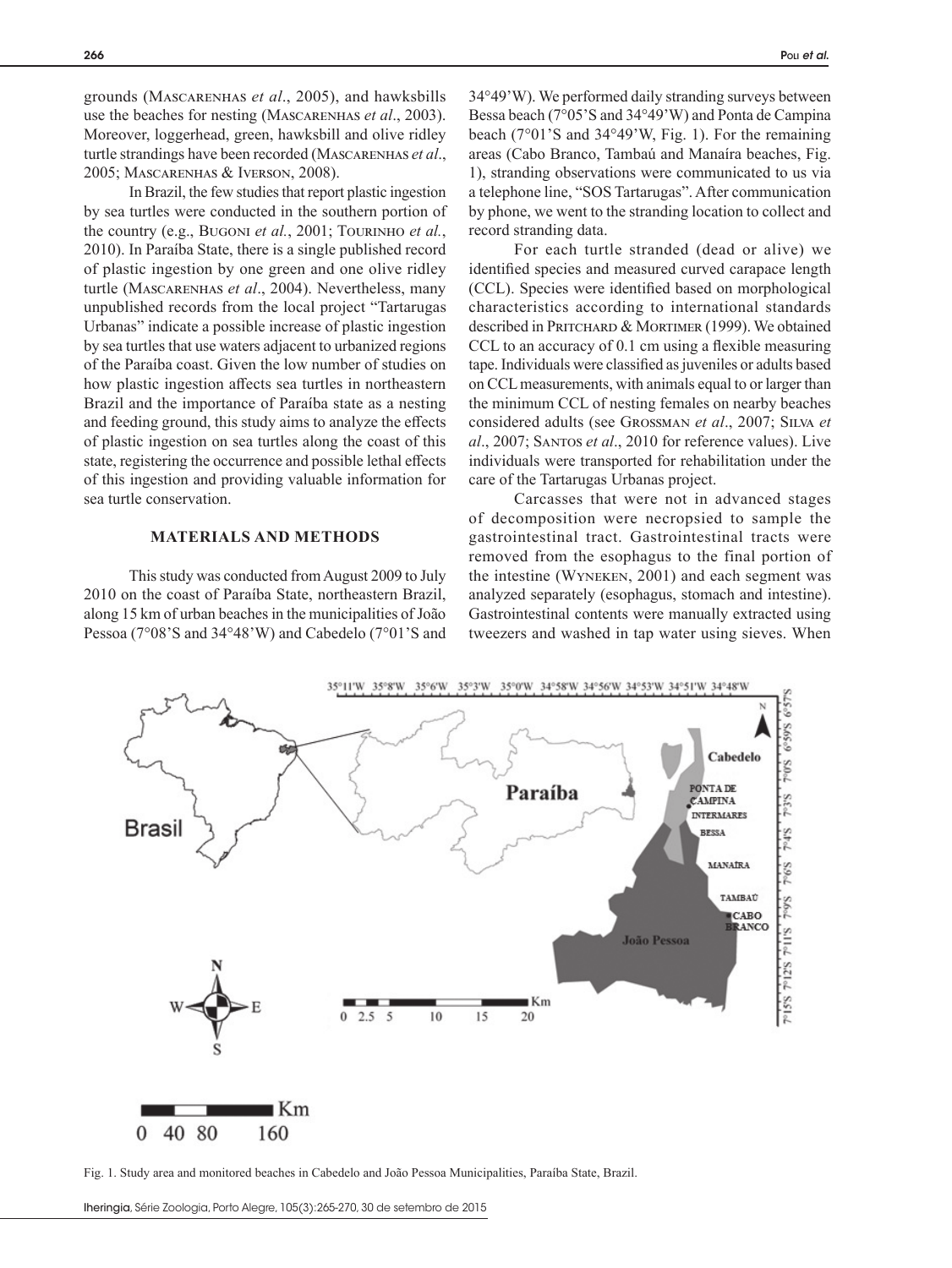present, plastics were separated from organic items, dried, measured, weighed, and classified according to their structure (soft or hard plastic) and color (colored or white/ transparent). Individuals that died during rehabilitation underwent the necropsy procedure described above.

The representativeness of ingested plastic types was recorded as frequency of occurrence (FO%), as follows:  $FO\%$  = Number of animals that consumed the plastic type/ Total number of animals with plastic in their gastrointestinal tract \* 100. The data used in statistical analysis that did not show normal distribution according to a D'Agostino– Pearson's test were normalized using a Neperian log (Ayres *et al*., 2007). Pearson's correlations (Ayres *et al*., 2007) were carried out between CCL and the amount (in numbers of pieces and total mass) of ingested plastic items. We performed a *t*-test for independent samples (Ayres *et al*., 2007) to compare the composition of plastic items (type and color) in the gastrointestinal tract. For all statistical analysis, results were considered significant if *P* < 0.05 (Zar, 1999).

# **RESULTS**

During the study period, 124 sea turtle strandings were recorded at the study area: 106 Green Turtles (85.4%), 15 Hawksbill (12.1%), two Olive Ridley (1.6%) and one Loggerhead (0.9%). Fifteen turtles (12.1%) were stranded alive, but died during the rehabilitation period due to various complications, including plastic ingestion. We collected 98 gastrointestinal tracts based on decomposition of carcasses, being 84 Green Turtles, 12 Hawksbills and two Olive Ridley. Plastic residues were found in 13 Green Turtles (15.5% - CCL range 29.1 – 85.6 cm, mean = 44.15 cm, SD  $\pm$  15.5 cm), five Hawksbills (41.7% - CCL range 29.6 – 89.3 cm, mean =  $44.68$  cm,  $SD \pm 25.09$  cm) and two Olive Ridley

 $(100\% - CCL$  range  $60 - 63.3$  cm, mean = 61.65 cm, SD  $\pm$ 2.33 cm). Only one turtle (hawksbill,  $CCL = 89.3$  cm) was classified as an adult. Among the 20 individuals with plastic in their gastrointestinal tract, 13 (65% - nine green and four hawksbill turtles) had their tract blocked by plastic, which resulted in death. Among these 13 individuals, 10 were initially found alive but were debilitated and emaciated, indicating that they had not been feeding normally prior to stranding. Twelve individuals (60%) had plastic only in the intestine, three (15%) only in the stomach, and five (25%) in both the stomach and intestine. We did not find plastic fragments in the esophagus of any turtle.

A total of 361 anthropogenic plastic items were ingested by all individuals, ranging from one up to 87 items per turtle (mean = 18.1,  $SD \pm 20.4$  items, Tab. 1). The total mass of plastic in the gastrointestinal tracts among all turtles was 114.9 g, ranging from 0.01 g to 63.5 g/ individual (mean = 5.7 g,  $SD \pm 14.1$  g/individual; Tab. 1). Regarding the 13 turtles with blocked gastrointestinal tracts, the number and mass of plastic ranged from seven to 87 items per turtle and 0.1 g to 63.5 g/individual. We did not find a significant correlation between CCL and the number of ingested plastic items  $(R = -0.15, P = 0.5, n = 20)$ , or between CCL and the mass of ingested plastic per turtle  $(R = 0.0182, P = 0.9, n = 20)$ . Most ingested items were soft plastics (310 items, 85.9%; Tab. 1), with an average of 15.5 ( $\pm$  19) items per turtle. Hard plastics amounted to 51 items (14.1%; Tab. 1), with an average of 2.5  $(\pm 4.4)$ items per turtle. We found significant difference between the number of soft and hard plastic ingested ( $t = 4.6$ ,  $P =$ 0.0001; soft plastics  $FO\% = 95\%$ , hard plastics  $FO\% =$ 50%). There was also a significant difference between the number of white/transparent and colored plastics ingested  $(t = -2.9; P = 0.005)$ . White/transparent plastics were more common, accounting for 258 items ( $\bar{x}$  = 12.9 ± 16 items

Tab. I. Raw data on plastics collected in the gastrointestinal tract of sea turtles in Cabedelo and João Pessoa Municipalities, Paraíba State, Brazil.

| Species   | <b>CCL</b> | Items | Mass (g) | Soft           | Hard    | White/transparent | Colored        | Color of plastic |                |          |      |        |  |
|-----------|------------|-------|----------|----------------|---------|-------------------|----------------|------------------|----------------|----------|------|--------|--|
|           |            |       |          | plastic        | plastic | plastic           | plastic        | Black            | Blue           | Green    | Pink | Yellow |  |
| CM        | 29.1       | 26    | 4.65     | 25             |         | 24                | $\overline{c}$ |                  | $\overline{0}$ | $\theta$ |      | 0      |  |
| CM        | 29.9       | 10    | 1.23     | 8              |         | 8                 |                |                  |                |          |      |        |  |
| CM        | 33.7       | 14    | 1.39     | 11             |         | 10                |                |                  |                |          |      |        |  |
| CM        | 35.2       | 7     | 0.57     |                |         |                   |                |                  |                |          |      |        |  |
| <b>CM</b> | 36         | 8     | 0.16     | 8              |         |                   |                |                  |                |          |      |        |  |
| CM        | 37         |       | 0.01     |                |         |                   |                |                  |                |          |      |        |  |
| CM        | 39.1       | 5     | 0.34     | 5              |         |                   |                |                  |                |          |      |        |  |
| CM        | 41.3       | 15    | 0.33     | 15             |         | 15                |                |                  |                |          |      |        |  |
| <b>CM</b> | 43.6       | 8     | 0.11     | 8              |         |                   |                |                  |                |          |      |        |  |
| <b>CM</b> | 47.5       | 2     | 0.11     | $\overline{c}$ |         |                   |                | $\Omega$         |                |          |      |        |  |
| <b>CM</b> | 55.4       | 17    | 6.03     | 13             |         | 11                |                |                  |                |          |      |        |  |
| <b>CM</b> | 60.5       | 1     | 0.33     |                |         |                   |                |                  |                |          |      |        |  |
| <b>CM</b> | 85.6       | 87    | 63.53    | 84             |         | 73                | 14             | 10               |                |          |      |        |  |
| EI        | 30.9       | 40    | 9.96     | 30             | 10      | 20                | 20             | 13               |                |          |      |        |  |
| EI        | 31         | 35    | 1.9      | 32             |         | 8                 | 27             |                  |                | 26       |      |        |  |
| EI        | 35         | 35    | 9.22     | 31             |         | 22                | 13             |                  |                |          |      |        |  |
| EI        | 37.2       | 31    | 12.74    | 13             | 18      | 23                | 8              |                  |                |          |      |        |  |
| EI        | 89.3       | 12    | 0.37     | 12             | 0       | 12                |                |                  |                |          |      |        |  |
| LO        | 60         | 4     | 0.13     | 4              |         |                   |                |                  |                |          |      |        |  |
| LO        | 63.3       | 3     | 1.81     | 0              |         |                   |                |                  | $\Omega$       |          |      |        |  |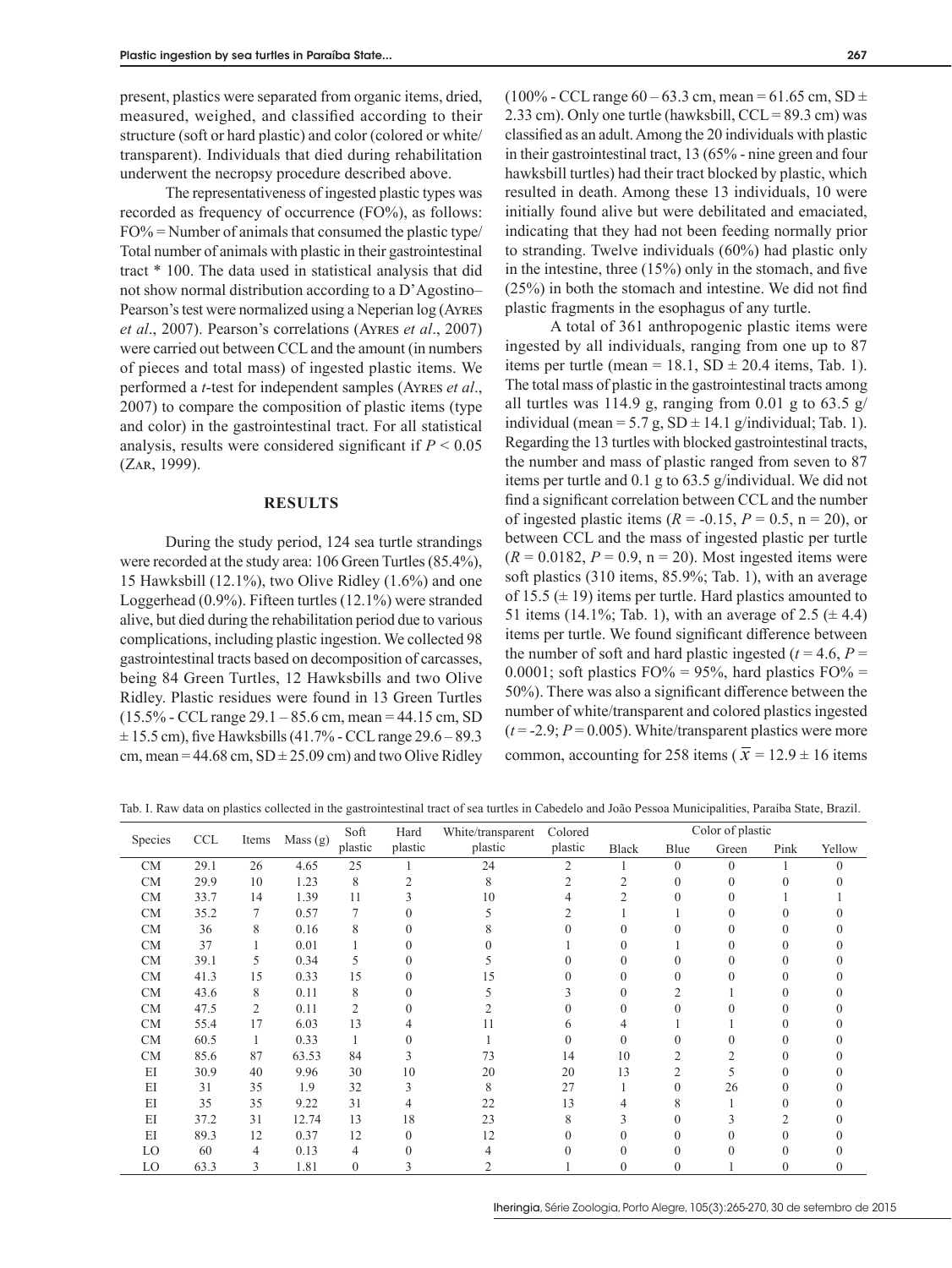per turtle;  $FO% = 95%$ ; Tab. 1). Colored plastics (black, blue, green, red and yellow) accounted for 103 items ( $\bar{x}$ )  $= 5.1 \pm 7.6$  per turtle; FO% = 65%; Tab. 1).

### **DISCUSSION**

All sea turtles species are prone to the ingestion of plastic, which may occur accidentally, when these residues are confused with their natural foods such as jellyfish, or when they are ingested with food (Mrosovsky *et al*., 2009; Schuyler *et al*., 2014). In previous studies, Green Turtles were the main species ingesting plastic (Bugoni *et al*., 2001; Tourinho *et al*., 2010; Guebert-Bartholo *et al*., 2011), but in this study, proportionally, the plastic ingestion incidence was higher in Hawksbills turtles. . Probably, the predominant number of Green Turtles in the present study was due to the fact this species use the coral reefs of the Paraíba coast as a feeding ground (Mascarenhas *et al*., 2005), favoring their stranding in the study area. Green turtles may be especially prone to plastic ingestion, since this type of debris is commonly found adhered to their main food resource, algae (Reis *et al*., 2010), but SCHUYLER *et al.*, (2012) not found significant difference in the plastic ingestion between Green and Hawksbill species. Both species, exhibit similar feeding behavior, with smaller turtles feeding pelagically, and larger turtles shifting to benthic feeding (BJORNDAL, 1997). We did not find a correlation between CCL and the number or mass of ingested plastic items, which is consistent with other studies (Bugoni *et al*., 2001; Tourinho *et al*., 2010; Lazar & Gračan, 2011). Although some studies have suggested that juveniles are more prone to plastic ingestion (Balazs, 1985; Bjorndal, 1997; Schuyler *et al*., 2012); however, we can not presume the same, since in this study only one adult animal was observed.

Our study showed a lower plastic ingestion rate for Green Turtles when compared to previous works (Bugoni *et al*., 2001; Tourinho *et al*., 2010; Guebert-Bartholo *et al*.,

2011; see Tab. 2). Perhaps this lower ingestion rate observed for green turtles is related to a lower availability of plastic in the feeding grounds of these populations. Nonetheless, our most important finding in terms of conservation involves the lethal effects of plastic ingestion observed in stranded sea turtles. Previous studies have reported a low occurrence of sea turtle deaths related to plastic ingestion (PLOTKIN et *al*., 1993; Mrosovsky *et al*., 2009; Guebert-Bartholo *et al*., 2011), with some authors assuming that death caused by plastic blockage of the intestine is only occasional (Tomás *et al*., 2002; Mrosovsky *et al*., 2009). Here we report a relatively large number of sea turtles deaths caused by plastic ingestion (Tab. 2), and higher amounts and mass of plastic items ingested by individual turtles than those mentioned in other works (Bugoni *et al*., 2001; Lazar & Gračan, 2011). However, the plastic mass found in turtles with blocked gastrointestinal tracts was smaller (BJORNDAL *et al*., 1994; Bugoni *et al*., 2001; Lazar & Gračan, 2011). BJORNDAL *et al.* (1994) reports that turtles can die with just a small amount of plastic in their gastrointestinal tract, which in their study ranged from 2.2 to 6.5 g).

In the present study we examined the entire gastrointestinal tracts, and found that plastics were most common in the intestines of turtles. Most works reporting plastic ingestion have been associated with dietary studies, frequently using only the contents of the esophagus and stomach that likely underestimates plastic ingestion. Other studies have also indicated that the intestines hold a larger amount of plastic than the esophagus and stomach (Bjorndal *et al*., 1994; Tomás *et al*., 2002). We suggest that future studies evaluate the entire gastrointestinal tract of turtles, so we can get more reliable estimates.

White/transparent plastic items were ingested significantly more frequently than colored plastic items. Previous studies also reported a higher ingestion of white/transparent plastic (Bugoni *et al*., 2001; Lazar & Gračan, 2011; Schuyler *et al*., 2014). Carr (1987) and Gramentz (1988) attribute the higher frequency of white/transparent plastic ingestion to the fact that turtles

Tab. II. Occurrence of plastic ingestion by sea turtles and lethal cases related with this ingestion based on literature data and present study [CM, *Chelonia mydas*; CC, *Caretta caretta*; DC, *Dermochelys coriacea* (Vandelli, 1761); EI, *Eretmochelys imbricata*; LK, *Lepidochelys kempii*; LO, *Lepidochelys olivacea*].

| Study area                  | Occurrence of ingestion Total occurrence of<br>by species $n$ (%) | ingestion $n$ (%) | Lethal cases<br>by species | Total of<br>lethal cases | Reference                     |  |
|-----------------------------|-------------------------------------------------------------------|-------------------|----------------------------|--------------------------|-------------------------------|--|
| Northwestern Gulf of Mexico | $CC = -(51.2\%)$                                                  | $(51.2\%)$        | $CC = 3$                   | 3                        | PLOTKIN et al., 1993          |  |
| Adriatic Sea                | $CC = 19(35.2\%)$                                                 | $19(35.2\%)$      | $CC = 1$                   |                          | LAZAR & GRAČAN, 2011          |  |
| Western Mediterranean       | $CC = 43 (79.6\%)$                                                | 43 (79.6%)        | $\theta$                   | $\mathbf{0}$             | TOMÁS et al., 2002            |  |
| Southern Brazil             | $CM = -(69.7\%)$                                                  | $(69.7\%)$        | $CM = 3$                   | 3                        | GUEBERT-BARTHOLO et al., 2011 |  |
| Southern Brazil             | $CM = 23 (60.5\%)$<br>$CM = 24 (56%)$                             | $23(60.5\%)$      | $CM = 4$                   | $\overline{4}$           | BUGONI et al., 2001           |  |
| Florida Coast               | $CC = 1 (100\%)$<br>$LK = 0$                                      | 25(49%)           | ٠                          | 2                        | BJORNDAL et al., 1994         |  |
| Southern Brazil             | $CM = 34 (100\%)$                                                 | $34(100\%)$       | $CM = 3$                   | 3                        | TOURINHO et al., 2010         |  |
| Multiple areas              | $DC = 138(33.8\%)$                                                | 138 (33.8%)       | $DC = 12$                  | 12                       | MROSOVSKY et al., 2009        |  |
| Paraíba Coast               | $CM = 13(15.5\%)$<br>$EI = 5(41.7%)$<br>$LO = 2(100\%)$           | $20(20.4\%)$      | $CM = 9$<br>$EI = 4$       | 13                       | This study                    |  |

Iheringia, Série Zoologia, Porto Alegre, 105(3):265-270, 30 de setembro de 2015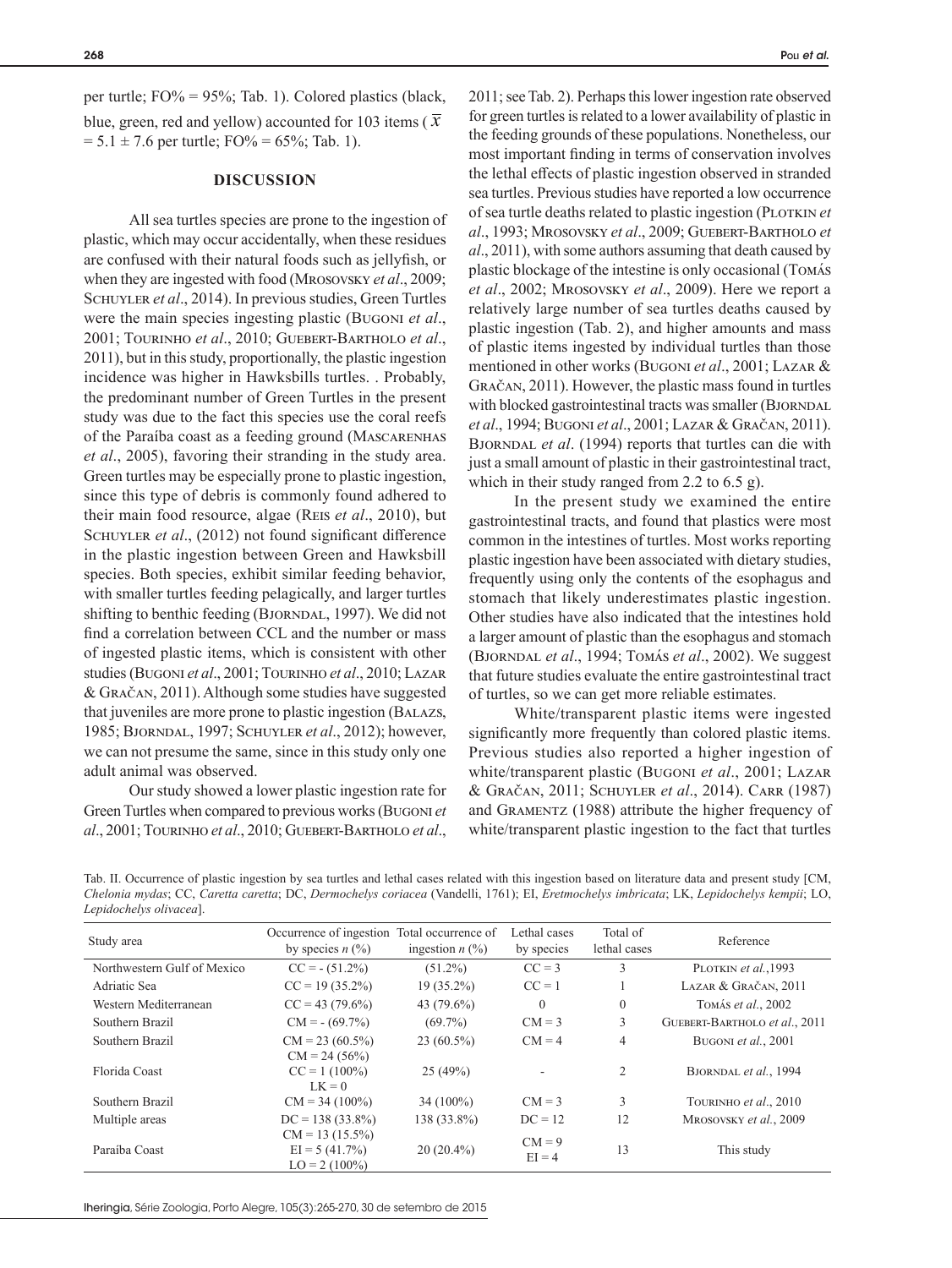mistake this color of plastic with jellyfish, which is a common item in the diet of some sea turtle species. Green and loggerhead turtles maintained in captive conditions will ingest plastics that are either colored (blue, yellow, pink) or white/transparent, with the former ingested less frequently (Lutz, 1990). Schuyler *et al*., 2014 suggested that sea turtles consume less blue plastics because they can be less visible in the open water background where they forage. Soft plastic was the most common kind of plastic found in our study, corroborating the results of previous studies (Tourinho *et al*., 2010; Lazar & Gračan, 2011; SCHUYLER *et al.*, 2014). The main hypothesis supported is that the turtles select debris similar to your food type, such as jellyfish, but the plastic availability in the feeding substrate of these populations should also be considered. However, the availability of type and color of plastic in the coastal area of Paraíba is still unknown, and it is therefore not possible to evaluate if white and soft plastics were selected in greater proportion than their availability in the environment. However, specific studies in these areas are needed in order to test the hypothesis. Our results reveal for the first time the serious threat to sea turtles in Northeastern Brazil. We observed that sea turtles at the Paraíba coast ingest plastic in large amounts, resulting in high mortality level. These data indicate that coastal habitats used by sea turtles in this region are contaminated with plastic, and that the consequences of plastic ingestion may be severe. Effective measures to minimize plastic pollution are needed to contribute towards the conservation of sea turtles and others species. More studies are required to determine whether the high percentage of deaths we found to be associated with the ingestion of plastic is just an isolated case, or if this is a consistent and perhaps increasing problem in northeast Brazil. Additional studies are also needed to determine the sublethal effects of plastic ingestion, such as the absorption of toxins through the intestine and its consequences, as well as specific studies quantifying the amount of plastic in this environment.

**Acknowledgements.** We would like to thank the entire volunteer team of Projeto Tartarugas Urbanas (Associação Guajiru) for their help in field work, the Coordenação de Aperfeiçoamento de Pessoal de Nível Superior (CAPES) for their financial support, CNPq for a research fellowship for D.O. Mesquita, and the Programa de Pós-graduação em Ciências Biológicas, Universidade Federal da Paraíba for supporting this study.

#### **REFERENCES**

- Ayres, M.; Ayres Jr., M.; Ayres, D. L. & Santos, A. A. S. 2007. **BioEstat: Aplicações estatísticas nas áreas das ciências biológicas e médicas, versão 5.0**. Belém, Mamirauá/MCT SC.
- Balazs, G. 1985. Impact of ocean debris on marine turtles: entanglement and ingestion. *In:* SHOMURA, R. S. & YOSHIDA, H. O. eds. Proceedings **of the Workshop on the Fate and Impact of Marine Debris, 27–29 November 1984**, **Honolulu, Hawaii.** Honolulu, Southwest Fisheries Center, Honolulu Laboratory, National Marine Fisheries Service, p. 387-429.
- BJORNDAL, K. A. 1997. Foraging ecology and nutrition of sea turtles. *In*: Lutz, P. L. & Musick, J. A. eds. **The Biology of Sea Turtles**. Boca Raton, CRC Press, p. 199-231.
- Bjorndal, K. A.; Bolten, A. B. & Lagueux, C. J. 1994. Ingestion of marine debris by juvenile sea turtles in coastal Florida habitats. **Marine Pollution Bulletin 28**:154-158.
- BUGONI, L.; KRAUSE, L. & PETRY, M. V. 2001. Marine debris and human impacts on sea turtles in southern Brazil. **Marine Pollution Bulletin 42**:1330-1334.
- CARR, A. 1987. Impact of nondegradable marine debris on the ecology and survival outlook of sea turtles. **Marine Pollution Bulletin 18**(6) Supplement B:352-356.
- Eriksen, M.; Lebreton, L. C. M.; Carson, H. S.; Thiel, M.; Moore, C. J. & Borerro, J. C. 2014. Plastic Pollution in the World's Oceans: More than 5 Trillion Plastic Pieces Weighing over 250,000 Tons Afloat at Sea. **PLoS ONE 9**(12):e111913.
- George, R. H. 1997. Health problems & diseases of sea turtles. *In:* Lutz, P. L. & Musick, J. A. eds. **The Biology of Sea Turtles**. Boca Raton, CRC Press, p. 363-385 .
- Graham, E. R. & Thompson, J. T. 2009. Deposit and suspension-feeding sea cucumbers (Echinodermata) ingest plastic fragments. **Journal of Experimental Marine Biology and Ecology 368**:22-29.
- Gramentz, D. 1988. Involvement of loggerhead turtle with the plastic, metal, and hydrocarbon pollution in the central Mediterranean. **Marine Pollution Bulletin 19**:11-13.
- Grossman, A.; Mendonça, P.; Costa, M. R. & Bellini, C. 2007. Morphometrics of the green turtle at the Atol das Rocas Marine Biological Reserve, Brazil. **Marine Turtle Newsletter 118**:12-13.
- Guebert-Bartholo, F.; Barletta, M.; Costa, M. & Monteiro-Filho, E. 2011. Using gut contents to assess foraging patterns of juvenile green turtles *Chelonia mydas* in the Paranaguá; Estuary, Brazil. **Endangered Species Research 13**:131-143.
- HUTCHINSON, J. & SIMMONDS, M. 1992. Escalation of threats to marine turtles. **Oryx 26**:95-102.
- IVAR DO SUL, J. A. & COSTA, M. F. 2007. Marine debris review for Latin America and the wider Caribbean region: From the 1970s until now, and where do we go from here? **Marine Pollution Bulletin 54**:1087-1104.
- Jambeck, J. R.; Andrady, A.; Geyer, R.; Narayan, R.; Perryman, M.; Siegler, T.; Wilcox, C. & Lavender Law, K. (2015). Plastic waste inputs from land into the ocean, **Science 347**:768-771.
- Laist, D. W. 1987. Overview of the biological effects of lost and discarded plastic debris in the marine-environment. **Marine Pollution Bulletin 18**:319-326.
- \_\_\_\_\_. 1997. Impacts of marine debris: entanglement of marine life in marine debris including a comprehensive list of species with entanglement and ingestion records. *In:* Coe, J. M. & Rogers, D. B. eds. **Marine Debris: Sources, Impacts and Solutions**. New York, Springer-Verlag, p. 99-140.
- Lazar, B. & Gračan, R. 2011. Ingestion of marine debris by loggerhead sea turtles, *Caretta caretta*, in the Adriatic Sea. **Marine Pollution Bulletin 62**:43-47.
- LUTZ, P.L. 1990. Studies on the ingestion of plastic and latex by sea turtles. *In:* SHOMURA, R. S. & YOSHIDA, H.O. eds. **Proceedings of the Workshop on the Fate and Impact of Marine Debris, 27–29 November 1984**, **Honolulu, Hawaii.** Honolulu, Southwest Fisheries Center, Honolulu Laboratory, National Marine Fisheries Service, p. 719-735.
- MARCOVALDI, M. A. & MARCOVALDI, G. G. 1999. Marine turtles of Brazil: the history and structure of Projeto TAMAR-IBAMA. **Biological Conservation 91**:35-41.
- Mascarenhas, R. & Iverson, P. J. 2008. Fibropapillomatosis in Stranded Green Turtles (*Chelonia mydas*) in Paraiba State, Northeastern Brazil: Evidence of a Brazilian Epizootic? **Marine Turtle Newsletter 120**:3-6.
- Mascarenhas, R.; Santos, R. & Zeppelini, D. 2004. Plastic debris ingestion by sea turtle in Paraíba, Brazil. **Marine Pollution Bulletin 49**:354-355.
- \_\_\_\_\_. 2005. Stranded sea turtles on the coast of Paraíba, Brazil. **Marine Turtle Newsletter 107**:13-14.
- Mascarenhas, R.; Zeppelini, D. & Moreira, V. S. 2003. Observations on sea turtles in the State of Paraíba, Brazil. **Marine Turtle Newsletter 101**:16-18.